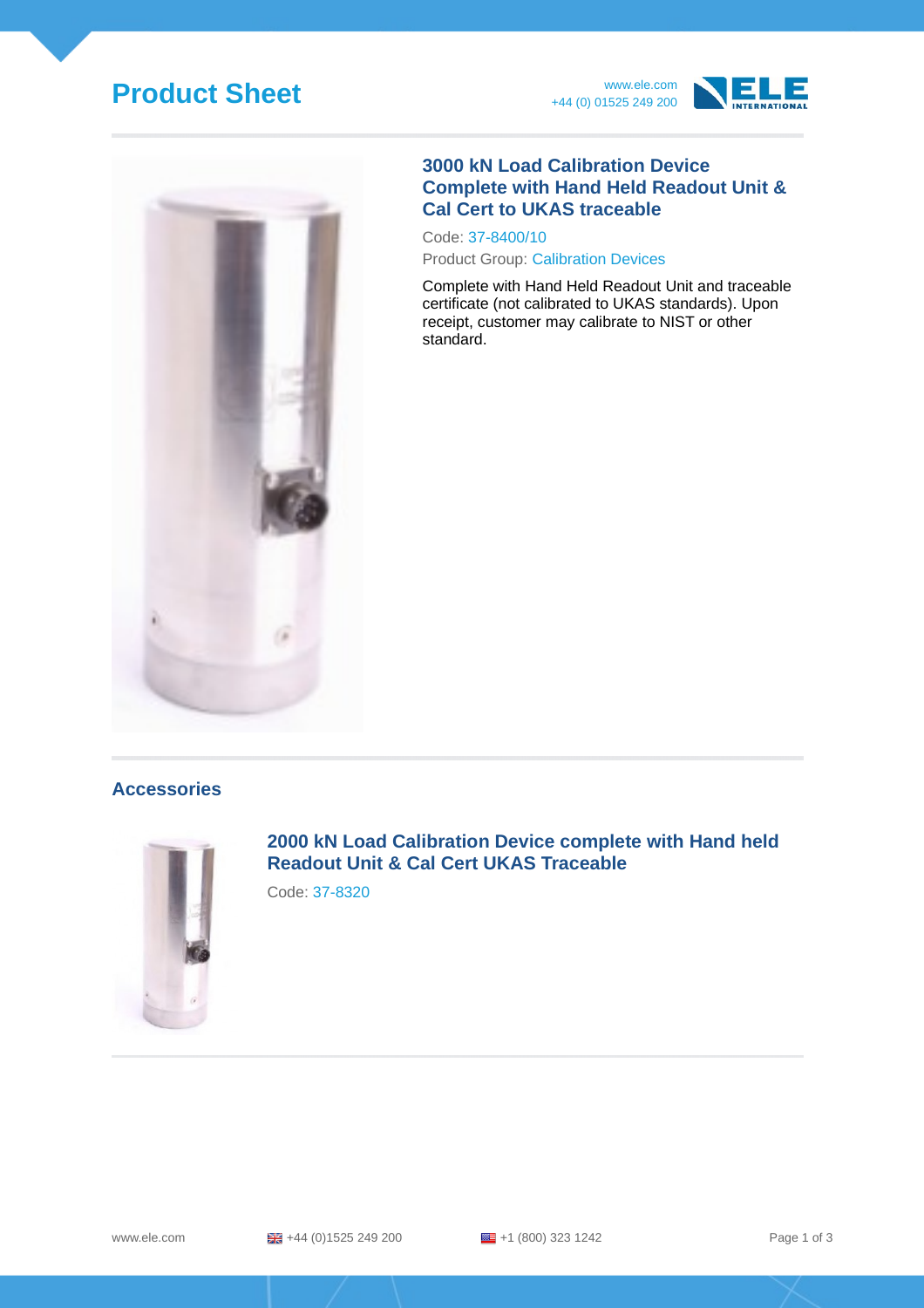## **Product Sheet** www.ele.com





#### **2000 kN Load Calibration Device complete with Handheld Readout Unit & Calibration Certificate ISO376**

Code: 37-8315



### **3000 kN Load Calibration Device Complete with Hand Held Readout Unit ISO376**

Code: 37-8400

### **Spares/Consumables**



### **Handheld Digital Display**

Code: 37-8315/10

#### **Alternatives**